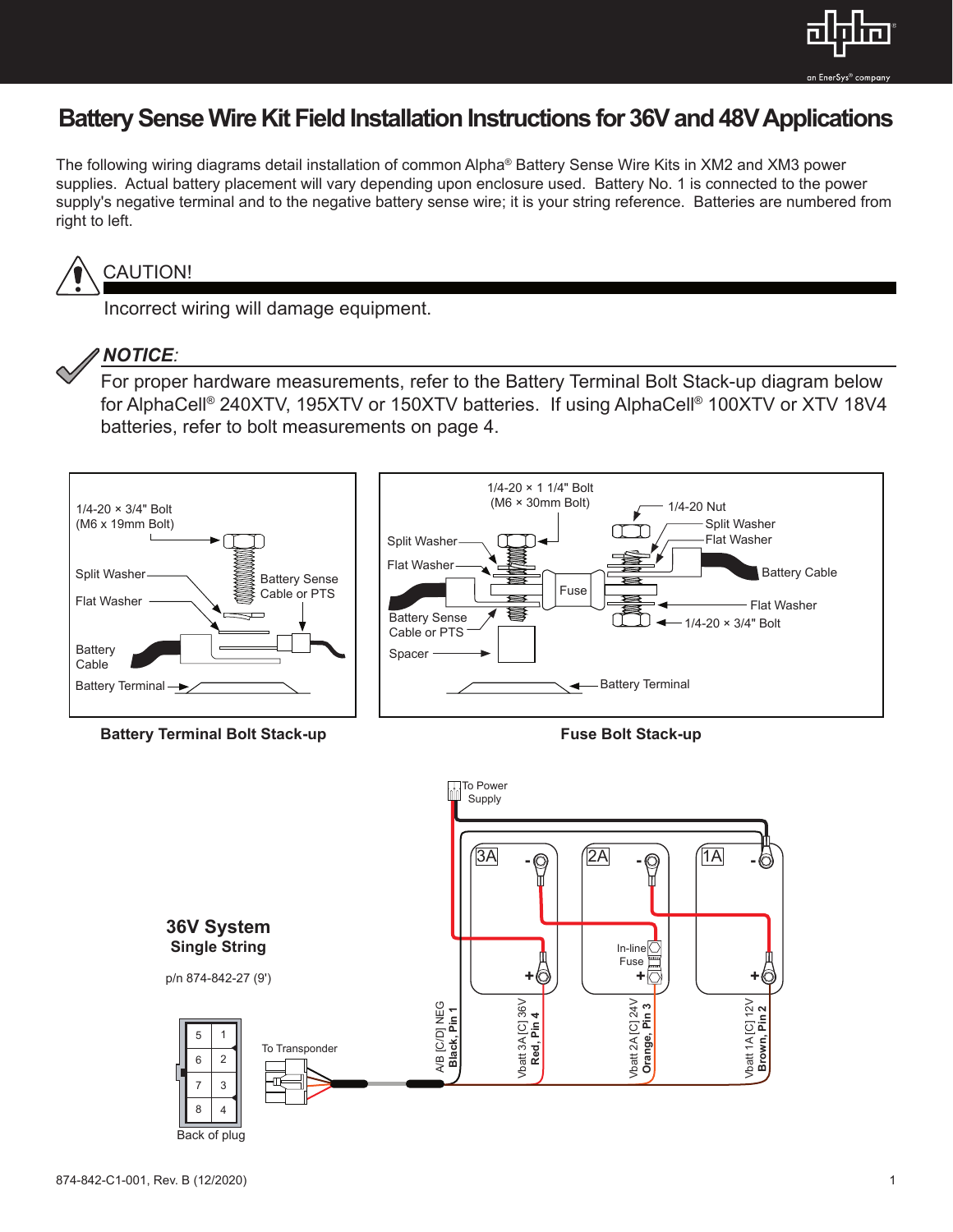

The following battery wiring diagram features a Smart AlphaGuard™ (SAG) option for 36V systems.

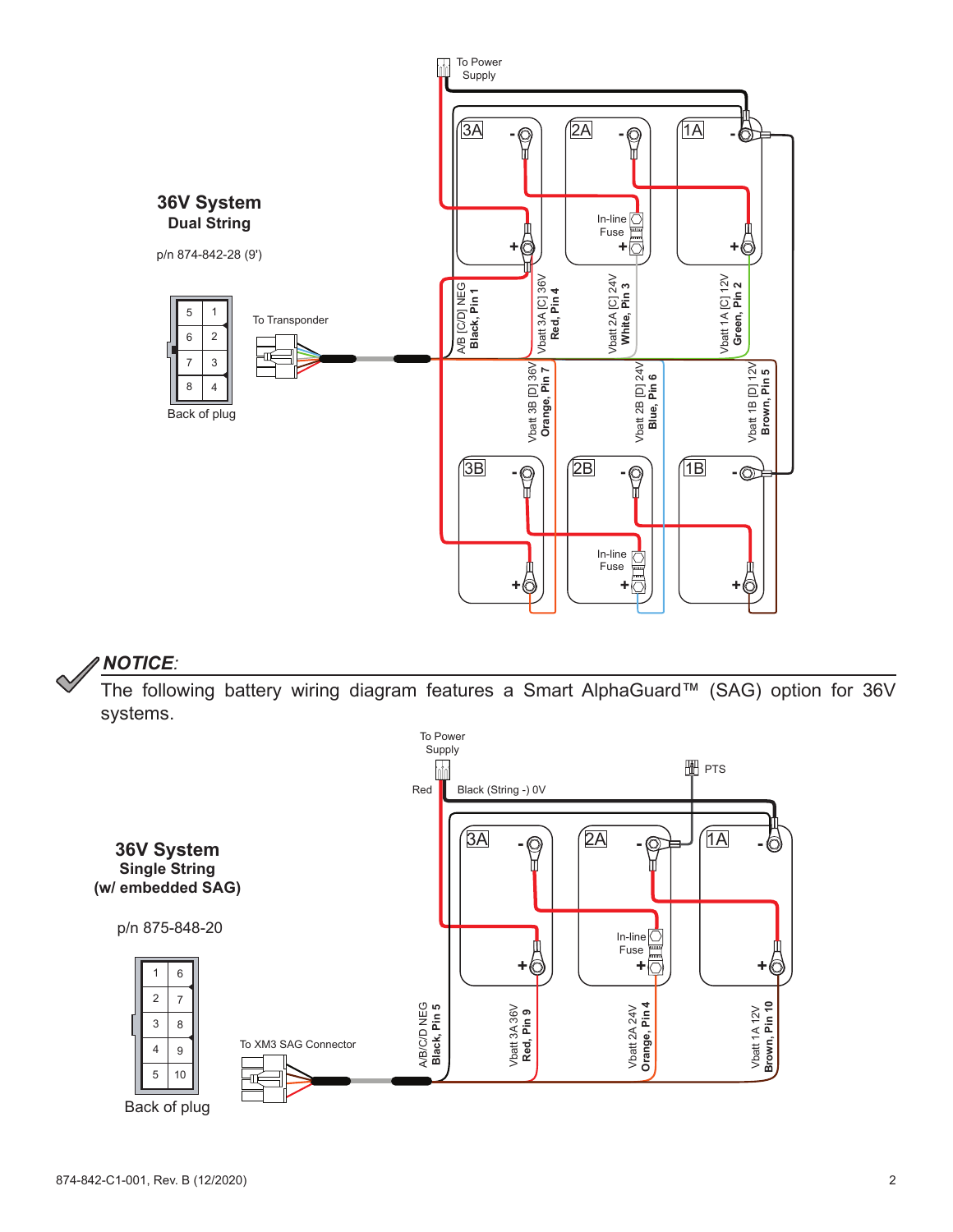The following battery wiring diagrams are for 48V systems typically for an XM2 power supply.

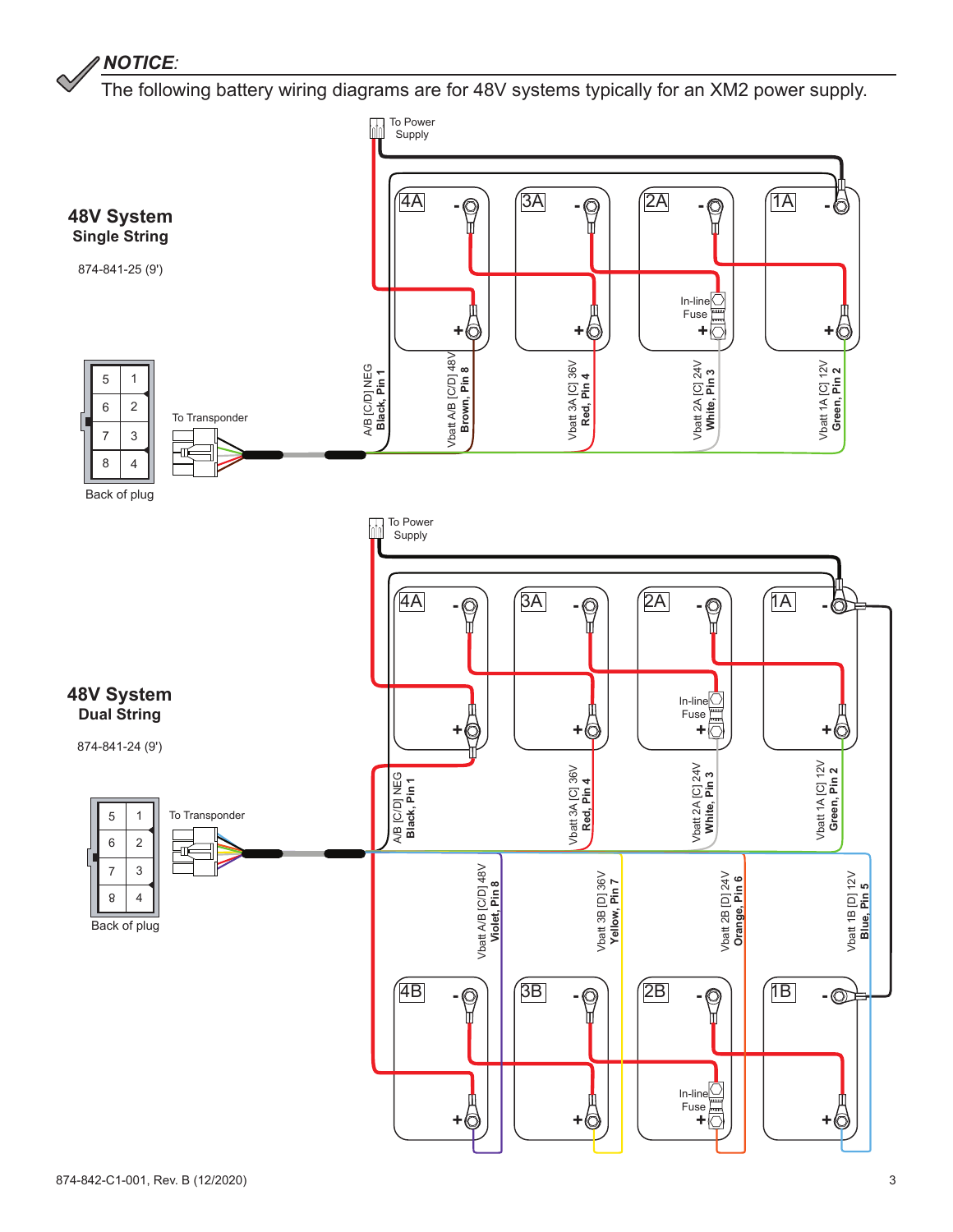The following battery wiring diagrams are for AlphaCell® XTV 18V4 batteries.



#### *NOTICE:*

The AlphaCell® XTV 18V4 does not support the Smart AlphaGuard™ (SAG) battery charge management function. The SAG functionality will be disabled in XM3 power supplies configured with Platform 14 (1.14.0) firmware code. To avoid possible alarms, the SAG should be disconnected and the sense harness replaced with a standard DSM harness connected to the Battery A/B, C/D connector on the DM3X. If the SAG is still installed, selecting the 18V battery will result in a SAG Compatibility alarm.